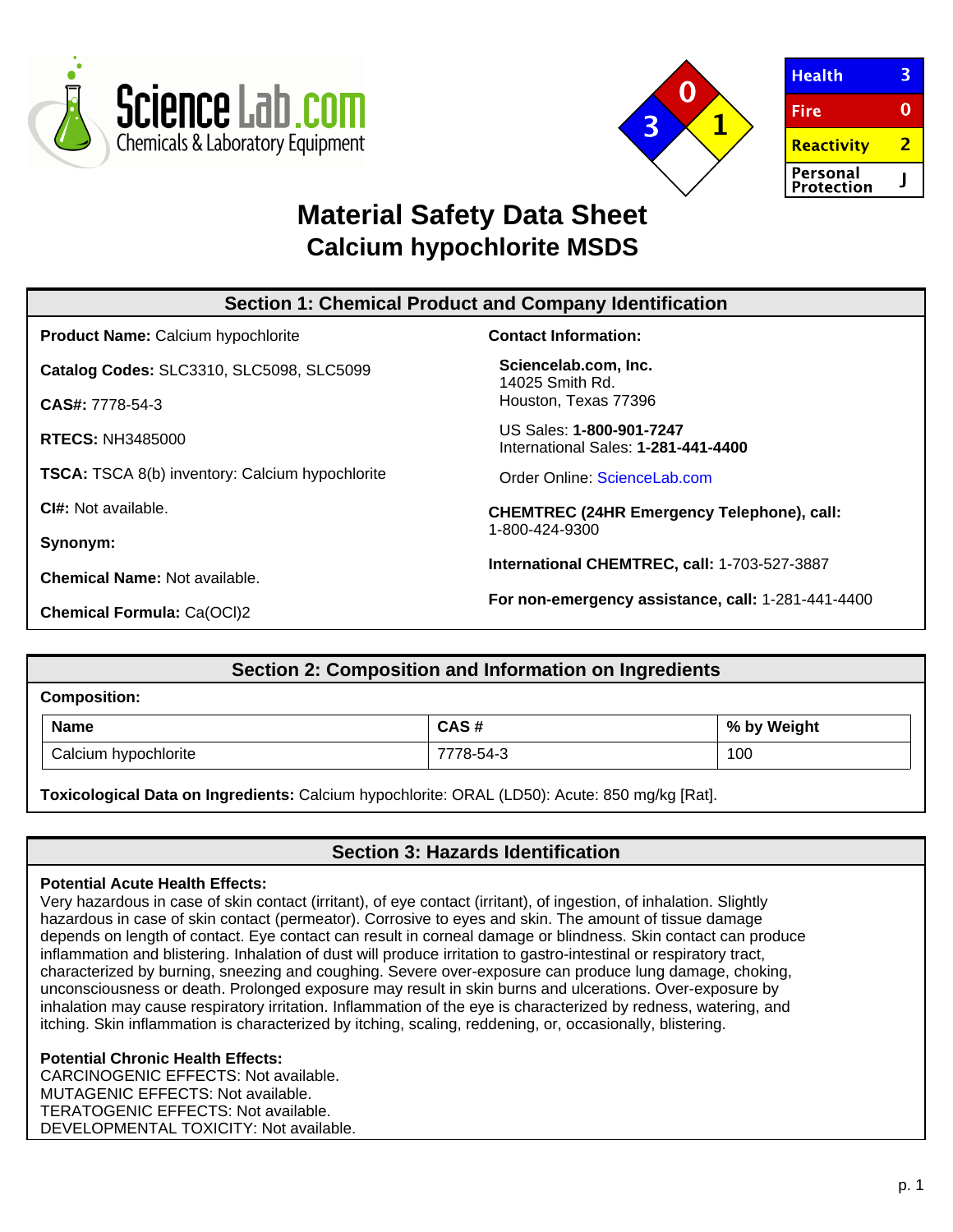The substance is toxic to lungs, mucous membranes.

Repeated or prolonged exposure to the substance can produce target organs damage. Repeated exposure of the eyes to a low level of dust can produce eye irritation. Repeated skin exposure can produce local skin destruction, or dermatitis. Repeated inhalation of dust can produce varying degree of respiratory irritation or lung damage.

# **Section 4: First Aid Measures**

### **Eye Contact:**

Check for and remove any contact lenses. Immediately flush eyes with running water for at least 15 minutes, keeping eyelids open. Cold water may be used. Do not use an eye ointment. Seek medical attention.

### **Skin Contact:**

If the chemical got onto the clothed portion of the body, remove the contaminated clothes as quickly as possible, protecting your own hands and body. Place the victim under a deluge shower. If the chemical got on the victim's exposed skin, such as the hands : Gently and thoroughly wash the contaminated skin with running water and non-abrasive soap. Be particularly careful to clean folds, crevices, creases and groin. Cold water may be used. If irritation persists, seek medical attention. Wash contaminated clothing before reusing.

### **Serious Skin Contact:**

Wash with a disinfectant soap and cover the contaminated skin with an anti-bacterial cream. Seek immediate medical attention.

**Inhalation:** Allow the victim to rest in a well ventilated area. Seek immediate medical attention.

#### **Serious Inhalation:**

Evacuate the victim to a safe area as soon as possible. Loosen tight clothing such as a collar, tie, belt or waistband. If breathing is difficult, administer oxygen. If the victim is not breathing, perform mouth-to-mouth resuscitation. WARNING: It may be hazardous to the person providing aid to give mouth-to-mouth resuscitation when the inhaled material is toxic, infectious or corrosive. Seek immediate medical attention.

#### **Ingestion:**

Do not induce vomiting. Examine the lips and mouth to ascertain whether the tissues are damaged, a possible indication that the toxic material was ingested; the absence of such signs, however, is not conclusive. Loosen tight clothing such as a collar, tie, belt or waistband. If the victim is not breathing, perform mouth-to-mouth resuscitation. Seek immediate medical attention.

### **Serious Ingestion:** Not available.

# **Section 5: Fire and Explosion Data**

**Flammability of the Product:** Non-flammable.

**Auto-Ignition Temperature:** Not applicable.

**Flash Points:** Not applicable.

**Flammable Limits:** Not applicable.

**Products of Combustion:** Not available.

**Fire Hazards in Presence of Various Substances:** Not applicable.

**Explosion Hazards in Presence of Various Substances:** Risks of explosion of the product in presence of mechanical impact: Not available. Risks of explosion of the product in presence of static discharge: Not available.

**Fire Fighting Media and Instructions:** Not applicable.

**Special Remarks on Fire Hazards:** Not available.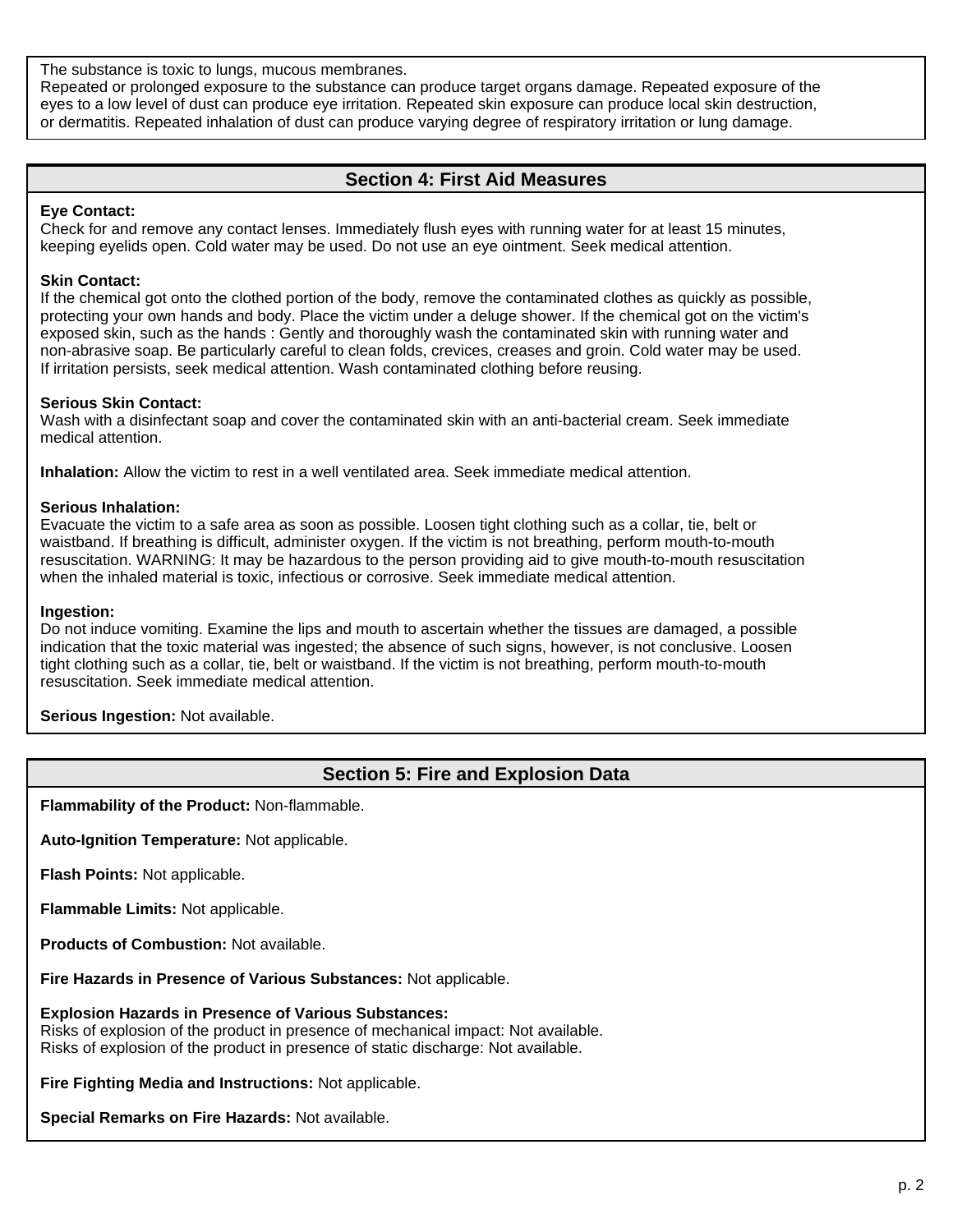# **Section 6: Accidental Release Measures**

**Small Spill:** Use appropriate tools to put the spilled solid in a convenient waste disposal container.

#### **Large Spill:**

Oxidizing material. Corrosive solid.

Stop leak if without risk. Do not get water inside container. Avoid contact with a combustible material (wood, paper, oil, clothing...). Keep substance damp using water spray. Do not touch spilled material. Clean up spills in a manner that does not disperse dust into the air. Prevent entry into sewers, basements or confined areas; dike if needed. Call for assistance on

disposal.

# **Section 7: Handling and Storage**

#### **Precautions:**

Keep container dry. Keep away from heat. Keep away from sources of ignition. Keep away from combustible material Do not ingest. Do not breathe dust. Never add water to this product In case of insufficient ventilation, wear suitable respiratory equipment If ingested, seek medical advice immediately and show the container or the label. Avoid contact with skin and eyes Keep away from incompatibles such as reducing agents, combustible materials, organic materials, acids, moisture.

#### **Storage:**

May corrode metallic surfaces. Store in a metallic or coated fiberboard drum using a strong polyethylene inner package. Corrosive materials should be stored in a separate safety storage cabinet or room.

### **Section 8: Exposure Controls/Personal Protection**

#### **Engineering Controls:**

Use process enclosures, local exhaust ventilation, or other engineering controls to keep airborne levels below recommended exposure limits. If user operations generate dust, fume or mist, use ventilation to keep exposure to airborne contaminants below the exposure limit.

#### **Personal Protection:**

Splash goggles. Lab coat. Vapor and dust respirator. Be sure to use an approved/certified respirator or equivalent. Gloves.

#### **Personal Protection in Case of a Large Spill:**

Splash goggles. Full suit. Vapor and dust respirator. Boots. Gloves. A self contained breathing apparatus should be used to avoid inhalation of the product. Suggested protective clothing might not be sufficient; consult a specialist BEFORE handling this product.

**Exposure Limits:** Not available.

### **Section 9: Physical and Chemical Properties**

**Physical state and appearance:** Solid.

**Odor:** Not available.

**Taste:** Not available.

**Molecular Weight:** 142.99 g/mole

**Color:** Not available.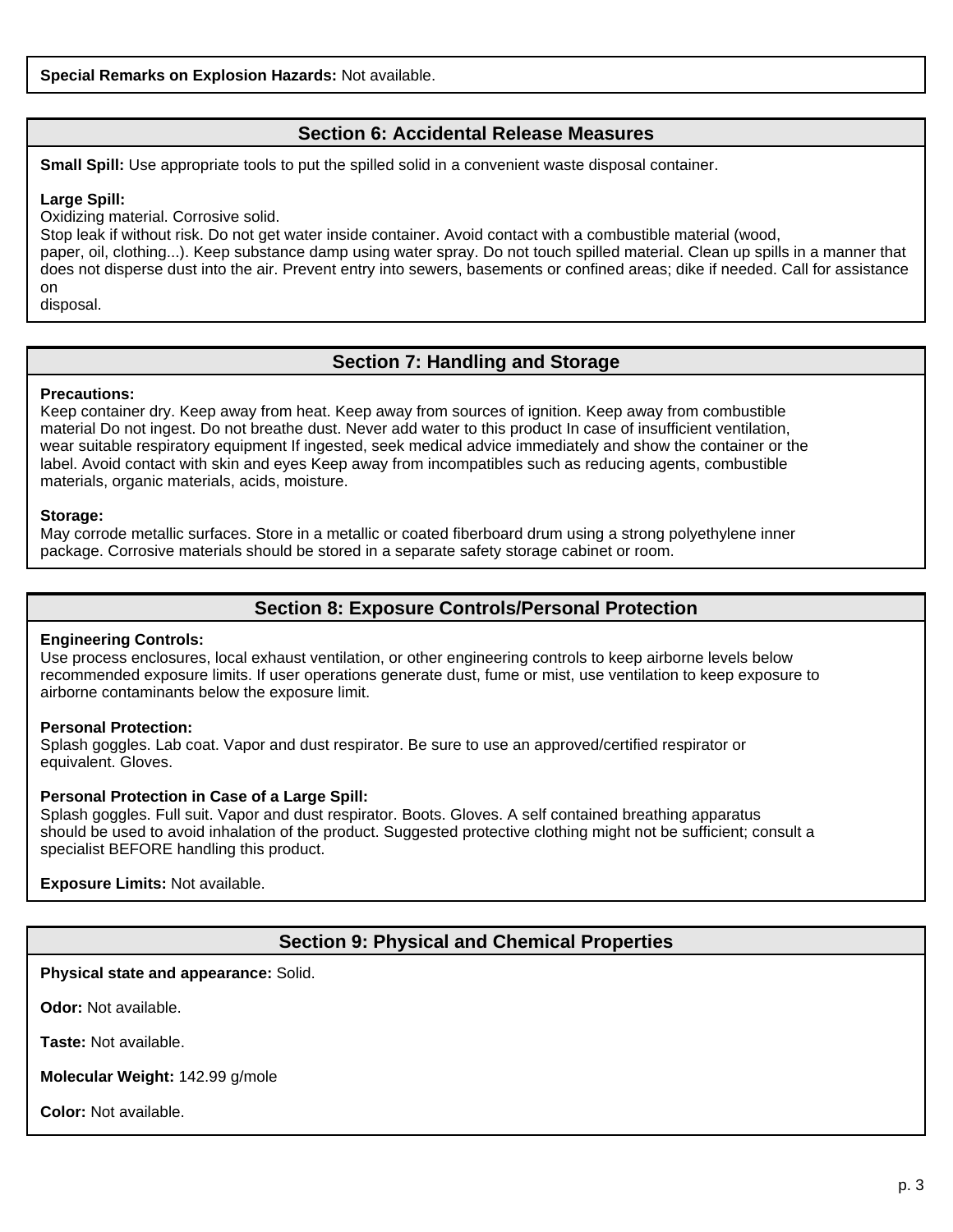**pH (1% soln/water):** Not available.

**Boiling Point:** Decomposes.

**Melting Point:** 100°C (212°F)

**Critical Temperature:** Not available.

**Specific Gravity:** Not available.

**Vapor Pressure:** Not applicable.

**Vapor Density:** Not available.

**Volatility:** Not available.

**Odor Threshold:** Not available.

**Water/Oil Dist. Coeff.:** Not available.

**Ionicity (in Water):** Not available.

**Dispersion Properties:** See solubility in water.

**Solubility:** Soluble in cold water, hot water.

# **Section 10: Stability and Reactivity Data**

**Stability:** The product is stable.

**Instability Temperature:** Not available.

**Conditions of Instability:** Not available.

**Incompatibility with various substances:** Reactive with reducing agents, combustible materials, organic materials, acids, moisture.

#### **Corrosivity:**

Extremely corrosive in presence of aluminum, of zinc. Corrosive in presence of steel, of copper. Slightly corrosive to corrosive in presence of glass, of stainless steel(304), of stainless steel(316).

**Special Remarks on Reactivity:** Not available.

**Special Remarks on Corrosivity:** Not available.

**Polymerization:** No.

### **Section 11: Toxicological Information**

**Routes of Entry:** Eye contact. Inhalation. Ingestion.

**Toxicity to Animals:** Acute oral toxicity (LD50): 850 mg/kg [Rat].

**Chronic Effects on Humans:** The substance is toxic to lungs, mucous membranes.

#### **Other Toxic Effects on Humans:**

Very hazardous in case of skin contact (irritant), of ingestion, of inhalation. Slightly hazardous in case of skin contact (permeator).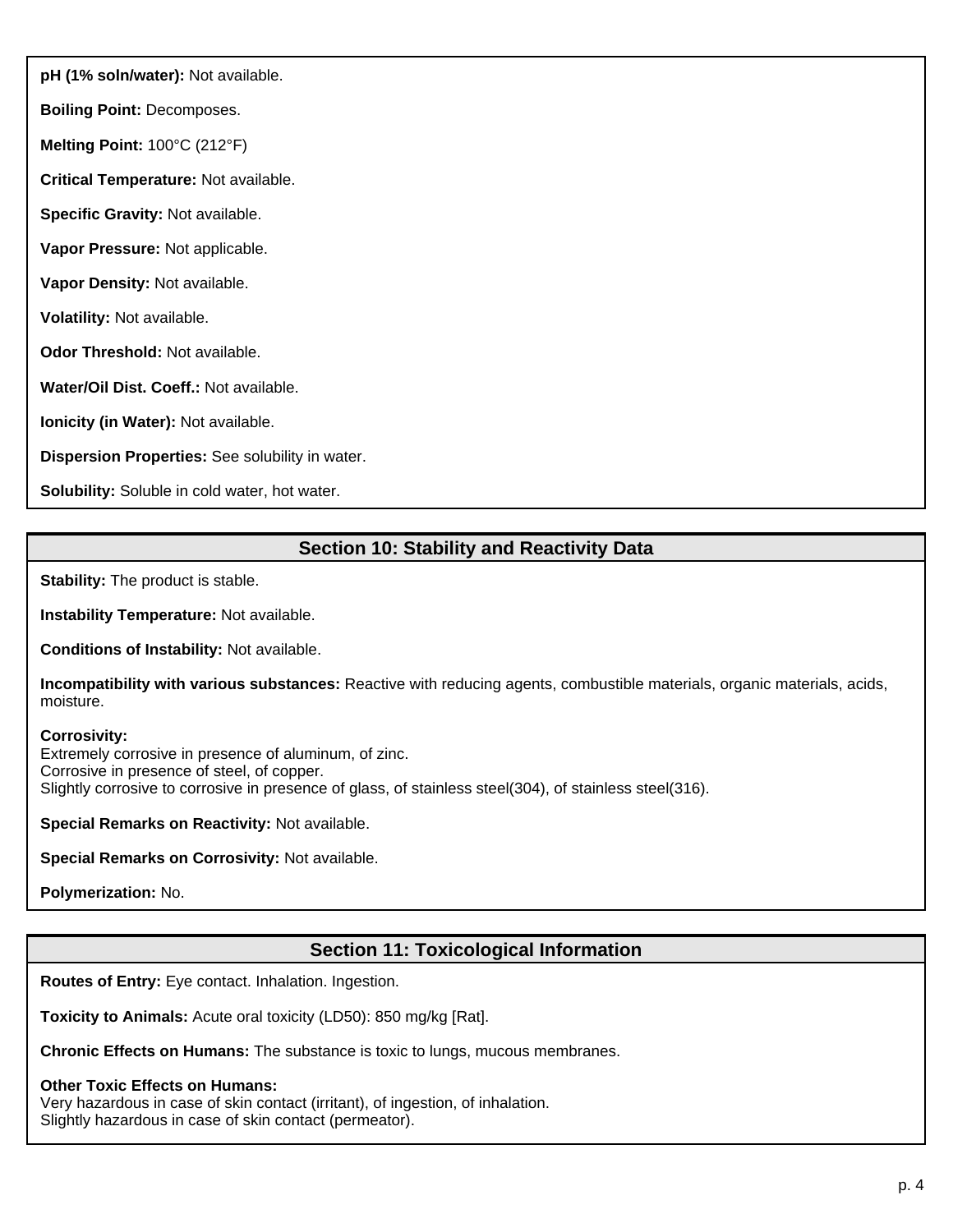**Special Remarks on Toxicity to Animals:** Not available.

**Special Remarks on Chronic Effects on Humans:** Not available.

**Special Remarks on other Toxic Effects on Humans:** Not available.

### **Section 12: Ecological Information**

**Ecotoxicity:** Not available.

**BOD5 and COD:** Not available.

#### **Products of Biodegradation:**

Possibly hazardous short term degradation products are not likely. However, long term degradation products may arise.

**Toxicity of the Products of Biodegradation:** The products of degradation are more toxic.

**Special Remarks on the Products of Biodegradation:** Not available.

# **Section 13: Disposal Considerations**

**Waste Disposal:**

# **Section 14: Transport Information**

**DOT Classification:** CLASS 5.1: Oxidizing material.

**Identification:** : Calcium hypochlorite, dry : UN1748 PG: II

**Special Provisions for Transport:** Not available.

### **Section 15: Other Regulatory Information**

#### **Federal and State Regulations:**

Pennsylvania RTK: Calcium hypochlorite Massachusetts RTK: Calcium hypochlorite TSCA 8(b) inventory: Calcium hypochlorite CERCLA: Hazardous substances.: Calcium hypochlorite

**Other Regulations:** OSHA: Hazardous by definition of Hazard Communication Standard (29 CFR 1910.1200).

**Other Classifications:**

**WHMIS (Canada):** CLASS C: Oxidizing material. CLASS E: Corrosive solid.

**DSCL (EEC):** R22- Harmful if swallowed. R38- Irritating to skin. R41- Risk of serious damage to eyes.

**HMIS (U.S.A.):**

**Health Hazard:** 3